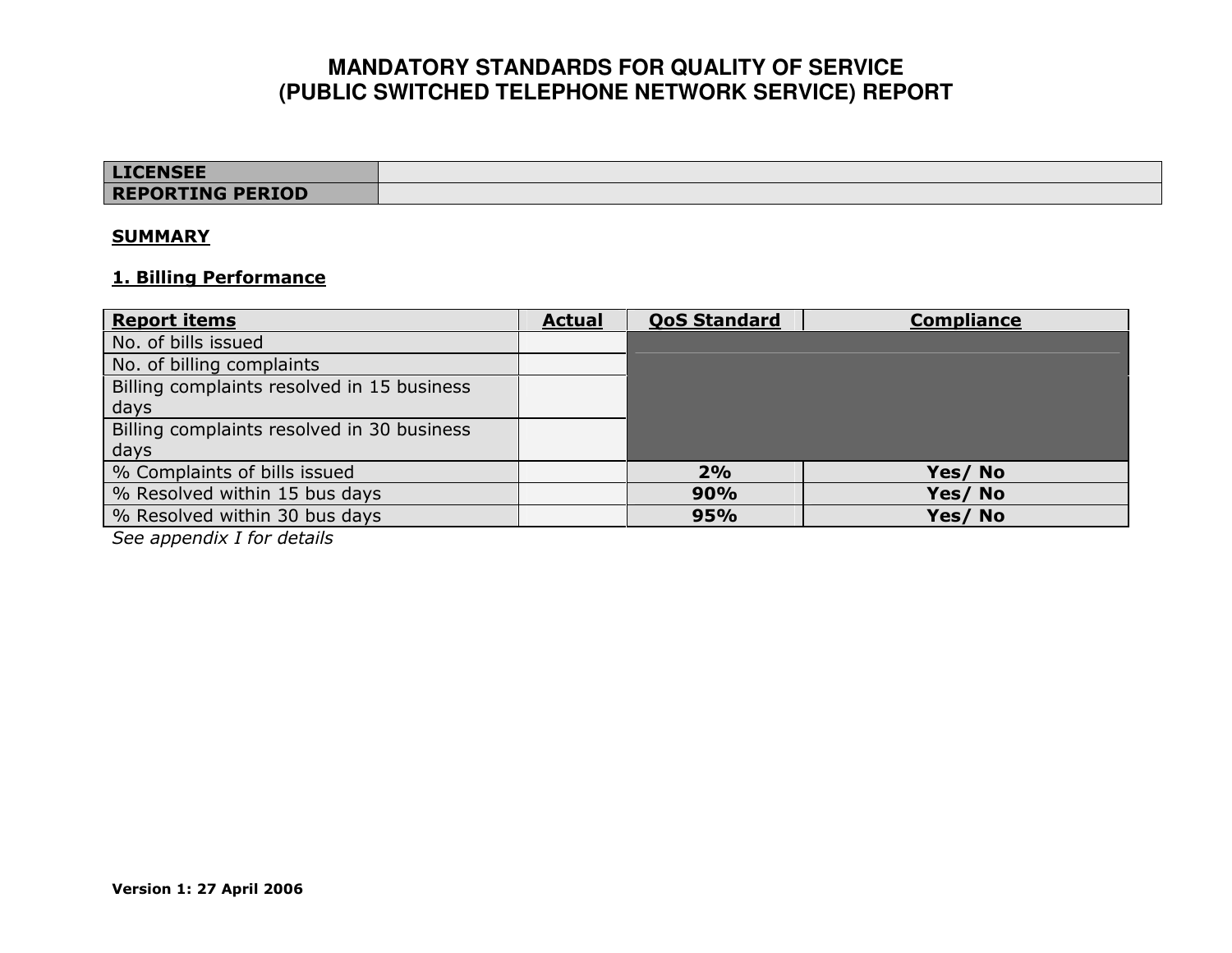### 2. Fulfilment of installation orders

| <b>Report items</b>            | Ist6<br>months | 2 <sup>nd</sup> 6<br>months | <b>Actual12</b><br>months | <u>QoS</u><br><b>Standard</b> | <b>Compliance</b> |
|--------------------------------|----------------|-----------------------------|---------------------------|-------------------------------|-------------------|
| No. of installation orders     |                |                             |                           |                               |                   |
| received                       |                |                             |                           |                               |                   |
| No. of installation orders met |                |                             |                           |                               |                   |
| Fulfilled within 24 hours      |                |                             |                           |                               |                   |
| Fulfilled within 48 hours      |                |                             |                           |                               |                   |
| Fulfilled within 7 days        |                |                             |                           |                               |                   |
| % Installation orders received |                |                             |                           |                               |                   |
| met                            |                |                             |                           |                               |                   |
| % Fulfilled within 24 hours    |                |                             |                           | 80%                           | Yes/No            |
| % Fulfilled within 48 hours    |                |                             |                           | 90%                           | Yes/No            |
| % Fulfilled within 7 days      |                |                             |                           | 100%                          | Yes/No            |
|                                |                |                             |                           |                               |                   |

|    | <b>Exclusion</b>                                                       | <b>No. of Installation Orders</b> |              |  |
|----|------------------------------------------------------------------------|-----------------------------------|--------------|--|
|    |                                                                        | 1st 6 Months                      | 2nd 6 Months |  |
| а. | Wrong address given by the customer                                    |                                   |              |  |
| b. | Damage to network facility due to force majeure                        |                                   |              |  |
| с. | Damage to network facility by third parties                            |                                   |              |  |
| d. | Customer premises inaccessible                                         |                                   |              |  |
| e. | Customer premises internal wiring not ready at the committed or agreed |                                   |              |  |
|    | time                                                                   |                                   |              |  |
|    | Customer cancels or defers agreed appointment                          |                                   |              |  |
| q  | Network facility not available.                                        |                                   |              |  |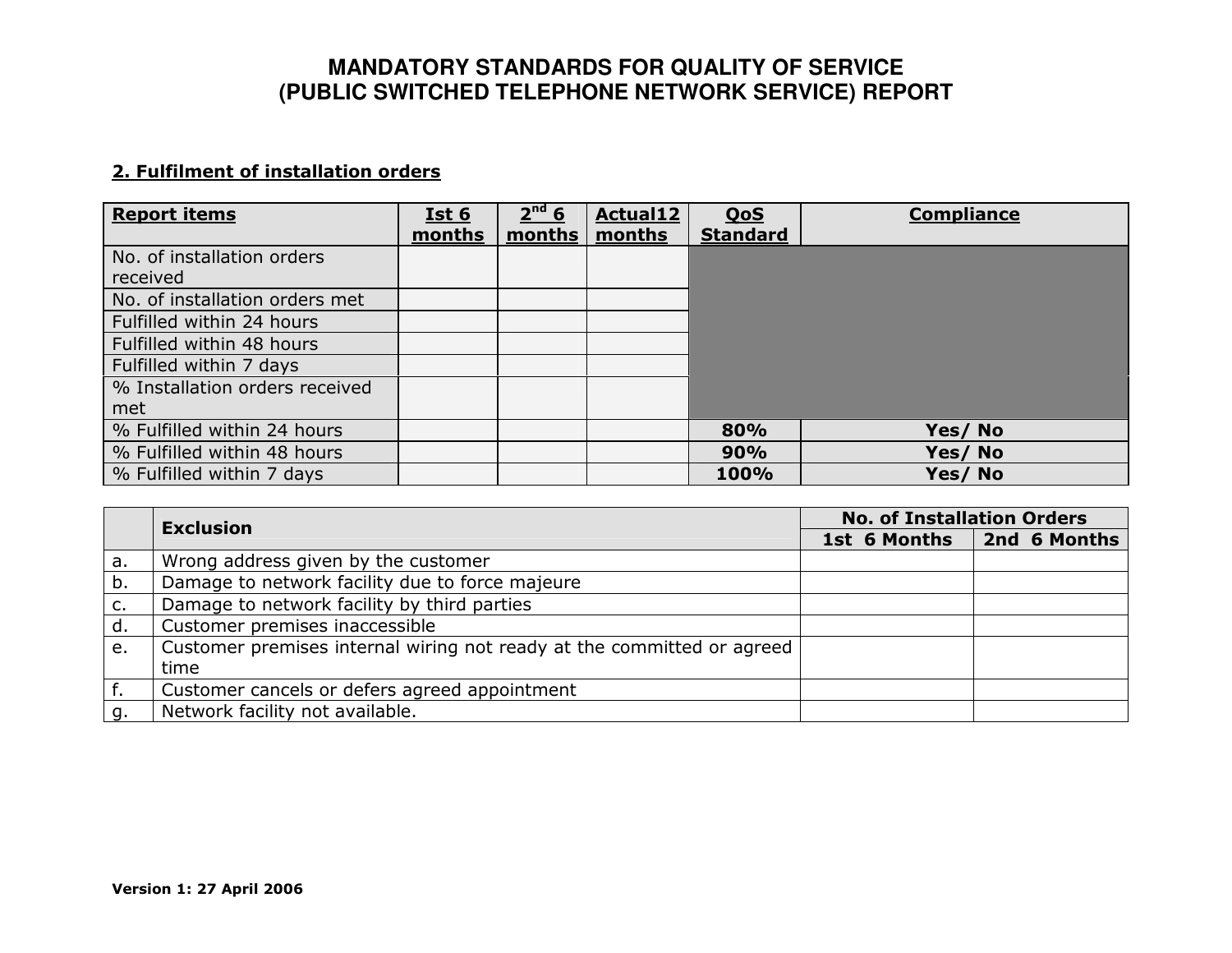### 3. General Customer Complaints

| <b>Report items</b>         | Ist 6<br>months | 2 <sup>nd</sup> 6<br>months | <b>Actual12</b><br>months | <b>QoS</b><br><b>Standard</b> | <b>Compliance</b> |
|-----------------------------|-----------------|-----------------------------|---------------------------|-------------------------------|-------------------|
| No. of direct exchange line |                 |                             |                           |                               |                   |
| No. of complaints received  |                 |                             |                           |                               |                   |
| No. of complaints per 1000  |                 |                             |                           | 50                            | Yes/No            |
| lines p.a.                  |                 |                             |                           |                               |                   |

See appendix II for details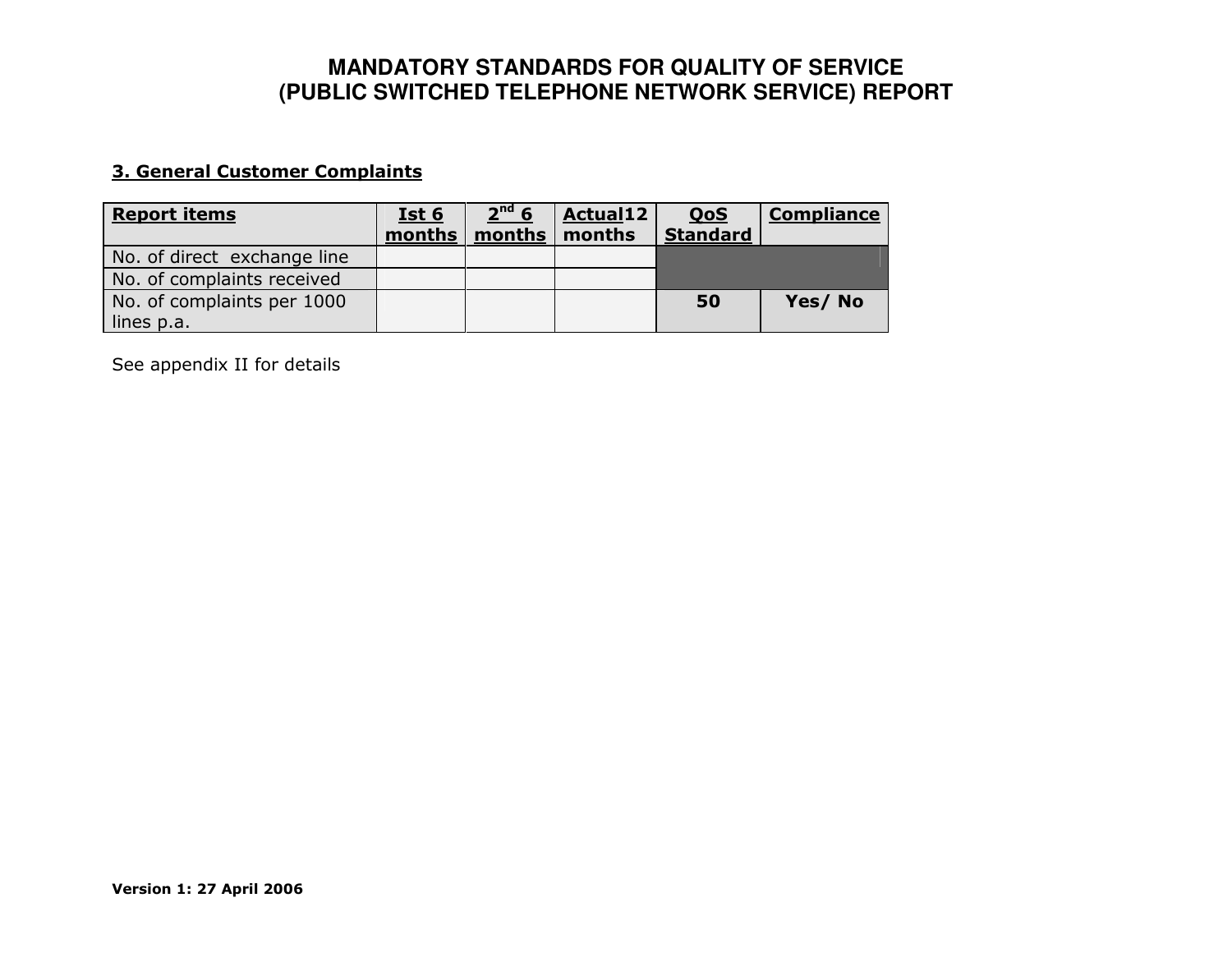### 4. Service Restoration Performance

| months | 2 <sup>nd</sup> 6<br>months | <b>Actual12</b><br>months | <u>QoS</u><br><b>Standard</b> | <b>Compliance</b> |
|--------|-----------------------------|---------------------------|-------------------------------|-------------------|
|        |                             |                           |                               |                   |
|        |                             |                           |                               |                   |
|        |                             |                           |                               |                   |
|        |                             |                           |                               |                   |
|        |                             |                           |                               |                   |
|        |                             |                           | 80%                           | Yes/No            |
|        |                             |                           | 90%                           | Yes/No            |
|        |                             |                           |                               |                   |

|    | <b>Exclusion</b>                                      | <b>No. of Service Restoration</b> |                             |  |
|----|-------------------------------------------------------|-----------------------------------|-----------------------------|--|
|    |                                                       |                                   | 1st 6 Months   2nd 6 Months |  |
| a. | Faulty customer equipment                             |                                   |                             |  |
| b. | Network facility damage due to third parties          |                                   |                             |  |
| c. | Fault due to other service providers                  |                                   |                             |  |
| d. | Customer premises inaccessible                        |                                   |                             |  |
| e. | Damage to network facility due to force majeure       |                                   |                             |  |
|    | Faulty customer infrastructure or internal wiring     |                                   |                             |  |
| g. | Deferment of service restoration request by customers |                                   |                             |  |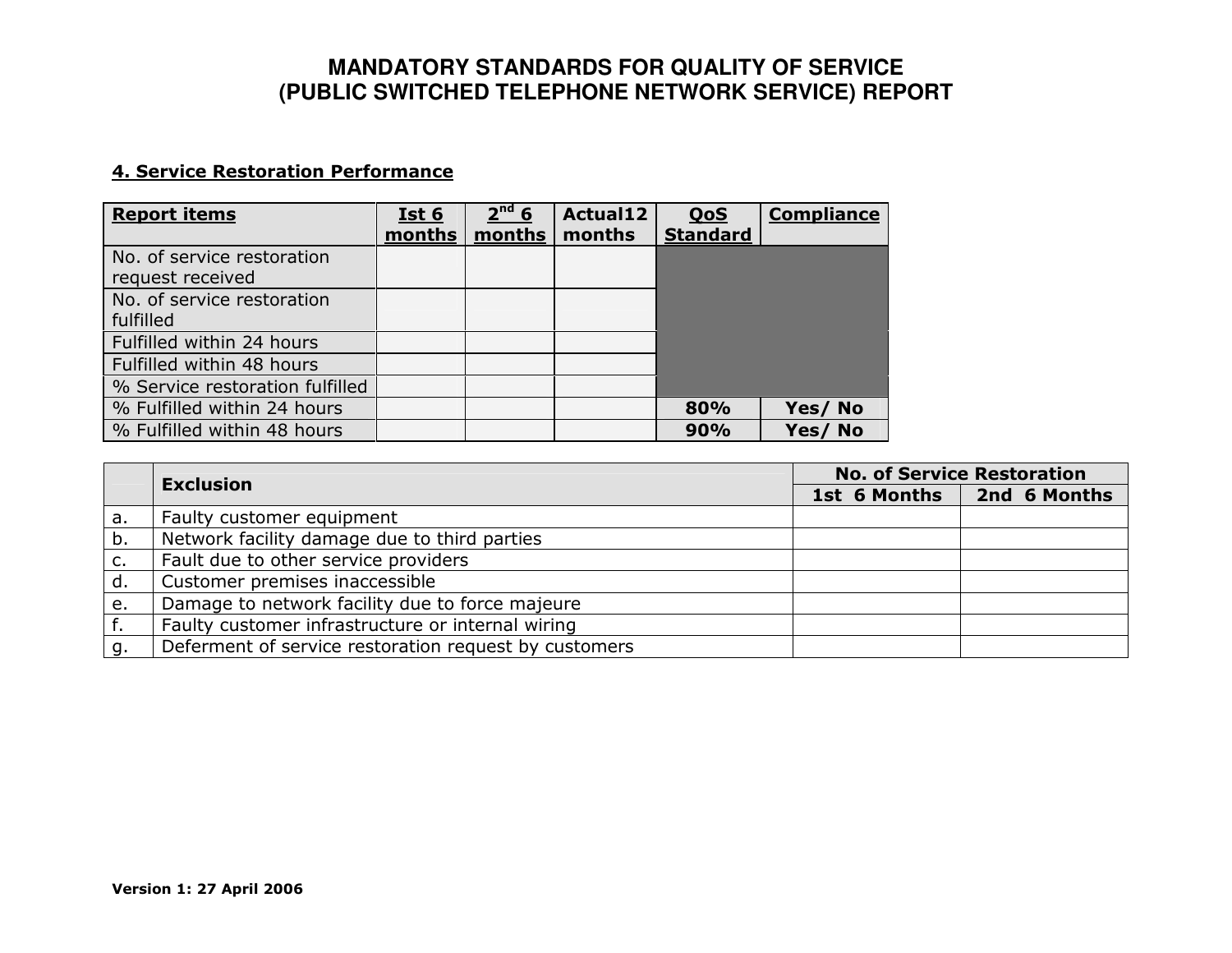### 5. Service Trouble Report Rate

| <b>Report items</b>                           | <u>Ist 6</u><br>months | 2 <sup>nd</sup> 6<br>months | <b>Actual12</b><br>months | <u>QoS</u><br><b>Standard</b> | <b>Compliance</b> |
|-----------------------------------------------|------------------------|-----------------------------|---------------------------|-------------------------------|-------------------|
| No. of service trouble reports                |                        |                             |                           |                               |                   |
| No. of service reports for<br>every 1000 line |                        |                             |                           | 500                           | Yes/No            |

#### Reported by:

Signature:

Name :

Designation

Address:

Tel no: Fax no: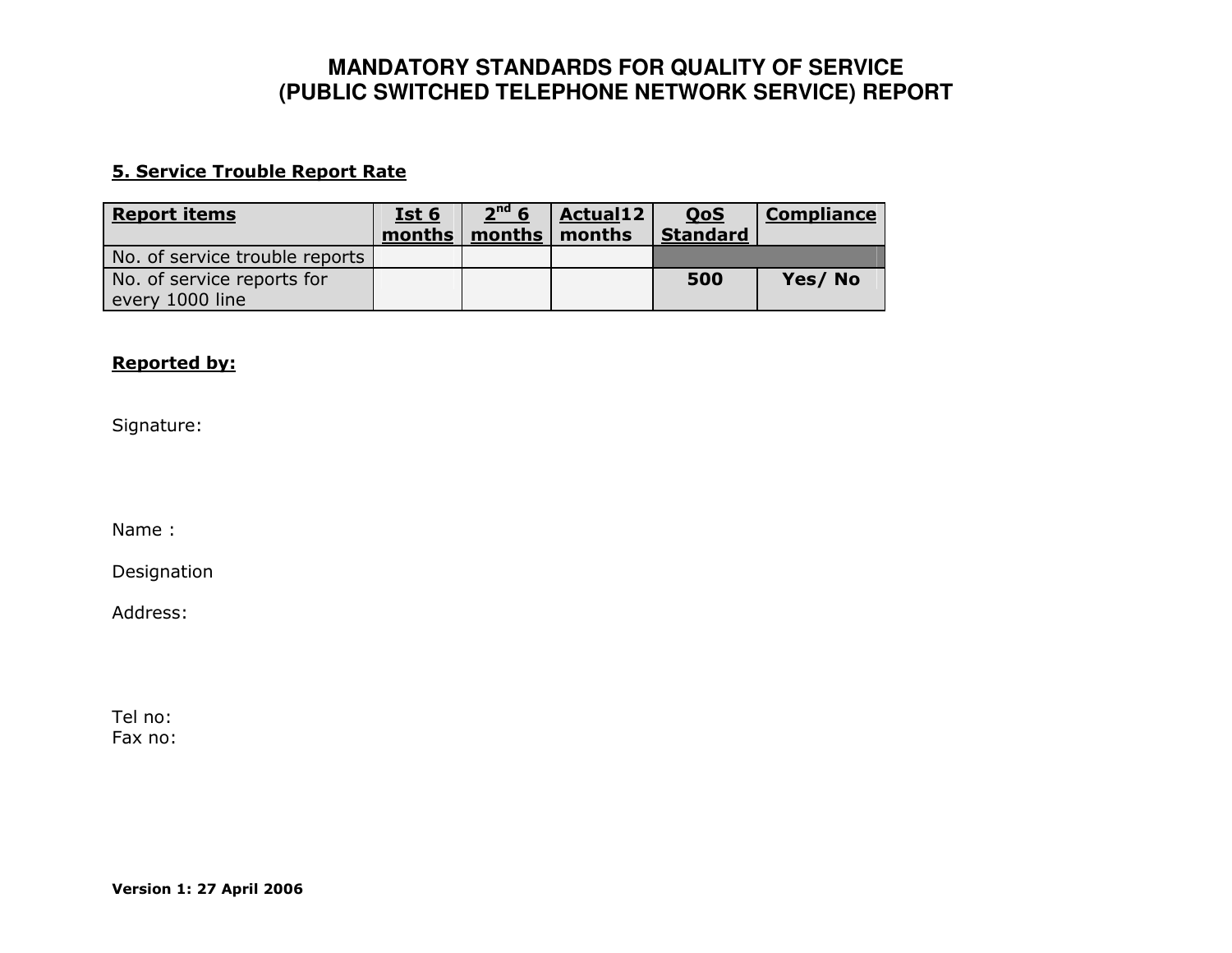(Note: Attach supporting documents as appendices.)

### Appendix I

| <b>Type of complaints</b> | <u>No. of</u><br>complaints |
|---------------------------|-----------------------------|
| Wrongly / not credited    |                             |
| Double charges            |                             |
| Non-refund deposits       |                             |
| Late bills                |                             |
| Non-receipt of bills      |                             |
| Fraud                     |                             |
| Wrongly addressed         |                             |
| Other billing errors      |                             |
|                           |                             |
|                           |                             |
|                           |                             |
|                           |                             |
|                           |                             |
|                           |                             |
|                           |                             |
|                           |                             |
|                           |                             |
|                           |                             |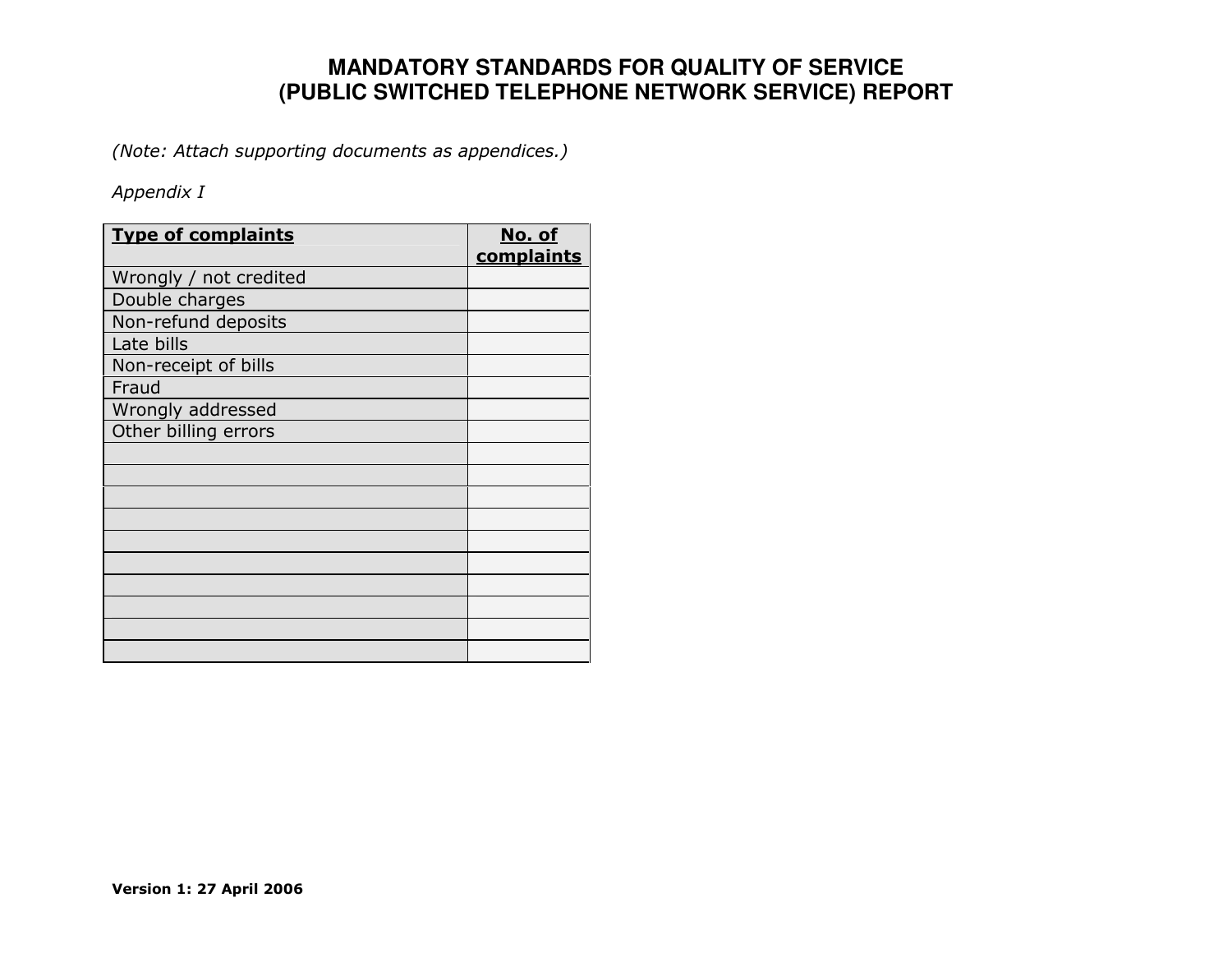Appendix II

| <b>Type of complaints</b>              | <b>Ist half</b> | 2nd half |
|----------------------------------------|-----------------|----------|
| Late or no service restoration after a |                 |          |
| complaint                              |                 |          |
| Poor line quality                      |                 |          |
| Unprofessional staff                   |                 |          |
| Other complaints related to customer   |                 |          |
| services                               |                 |          |
|                                        |                 |          |
|                                        |                 |          |
|                                        |                 |          |
|                                        |                 |          |
|                                        |                 |          |
|                                        |                 |          |
|                                        |                 |          |
|                                        |                 |          |
|                                        |                 |          |